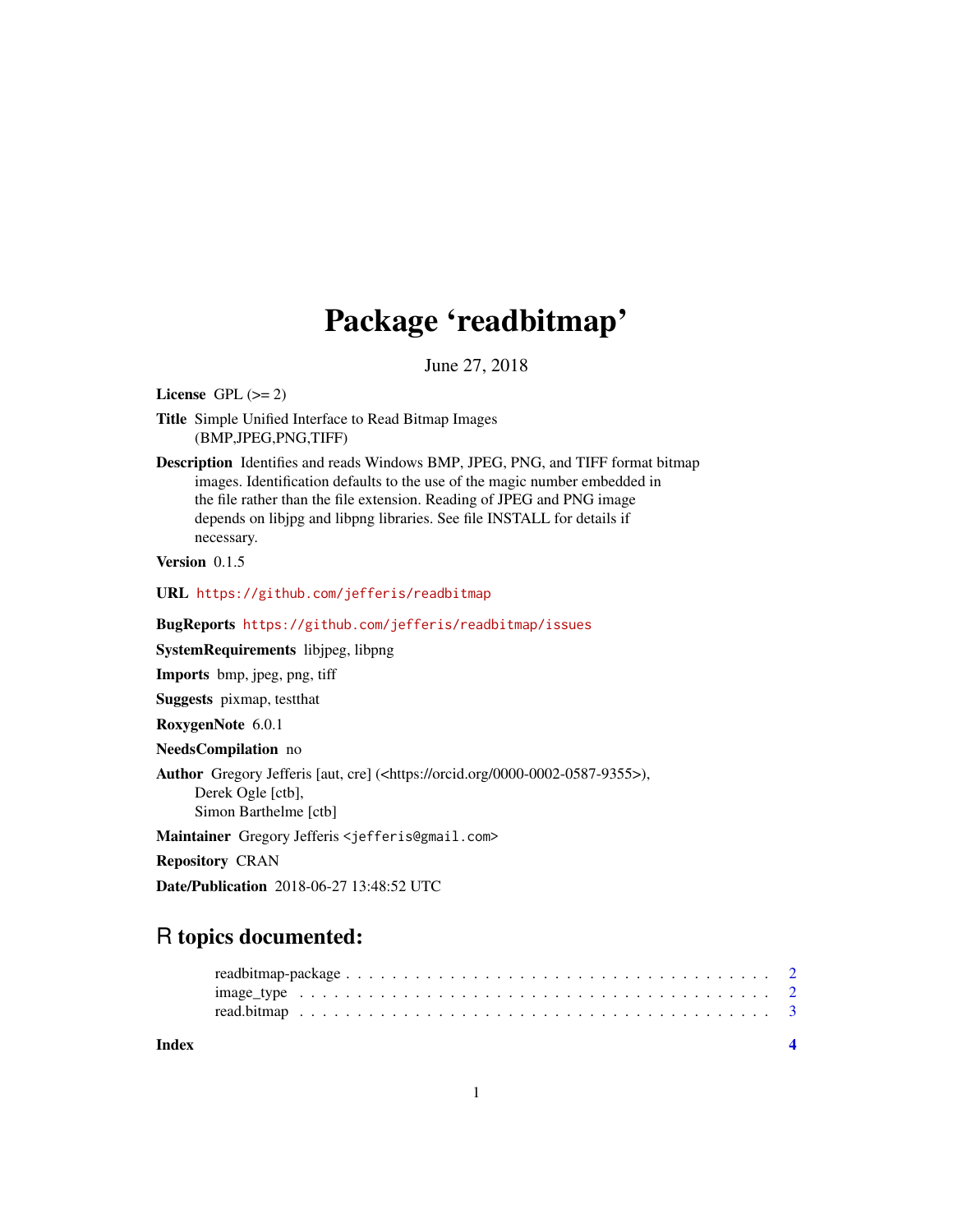<span id="page-1-0"></span>readbitmap-package *readbitmap: read standard bitmap image formats*

#### **Description**

The readbitmap package enables users to read the three main general purpose bitmap image formats (jpeg, png, bmp) without having to specify the image type directly. This is provided by a single function [read.bitmap](#page-2-1), which uses a second function [image\\_type](#page-1-1), which is also exported for users, to identify the image type of a file using appropriate *magic* values encoded in the first few bytes of the image header. Images can therefore have any file extension.

#### See Also

[image\\_type](#page-1-1), [read.bitmap](#page-2-1)

<span id="page-1-1"></span>image\_type *Identify the type of an image using the magic value at the start of the file*

#### Description

Currently works for png, jpeg, BMP, and tiff images. Will seek to start of file if passed a connection. For details of magic values for files, see e.g. [http://en.wikipedia.org/wiki/Magic\\_number\\_](http://en.wikipedia.org/wiki/Magic_number_(programming)#Magic_numbers_in_files) [\(programming\)#Magic\\_numbers\\_in\\_files](http://en.wikipedia.org/wiki/Magic_number_(programming)#Magic_numbers_in_files)

#### Usage

```
image_type(source, Verbose = FALSE)
```
#### Arguments

| source  | Path to file or connection                                       |
|---------|------------------------------------------------------------------|
| Verbose | Whether to write a message to console on failure (Default FALSE) |

#### Value

character value corresponding to standard file extension of image format (i.e. jpg, png, bmp, tif) or NA\_character\_ on failure.

#### Examples

```
jpegfile=system.file("img", "Rlogo.jpg", package="jpeg")
image_type(jpegfile)
jpeg_pretending_to_be_png=tempfile(fileext = '.png')
file.copy(jpegfile, jpeg_pretending_to_be_png)
image_type(jpeg_pretending_to_be_png)
unlink(jpeg_pretending_to_be_png)
```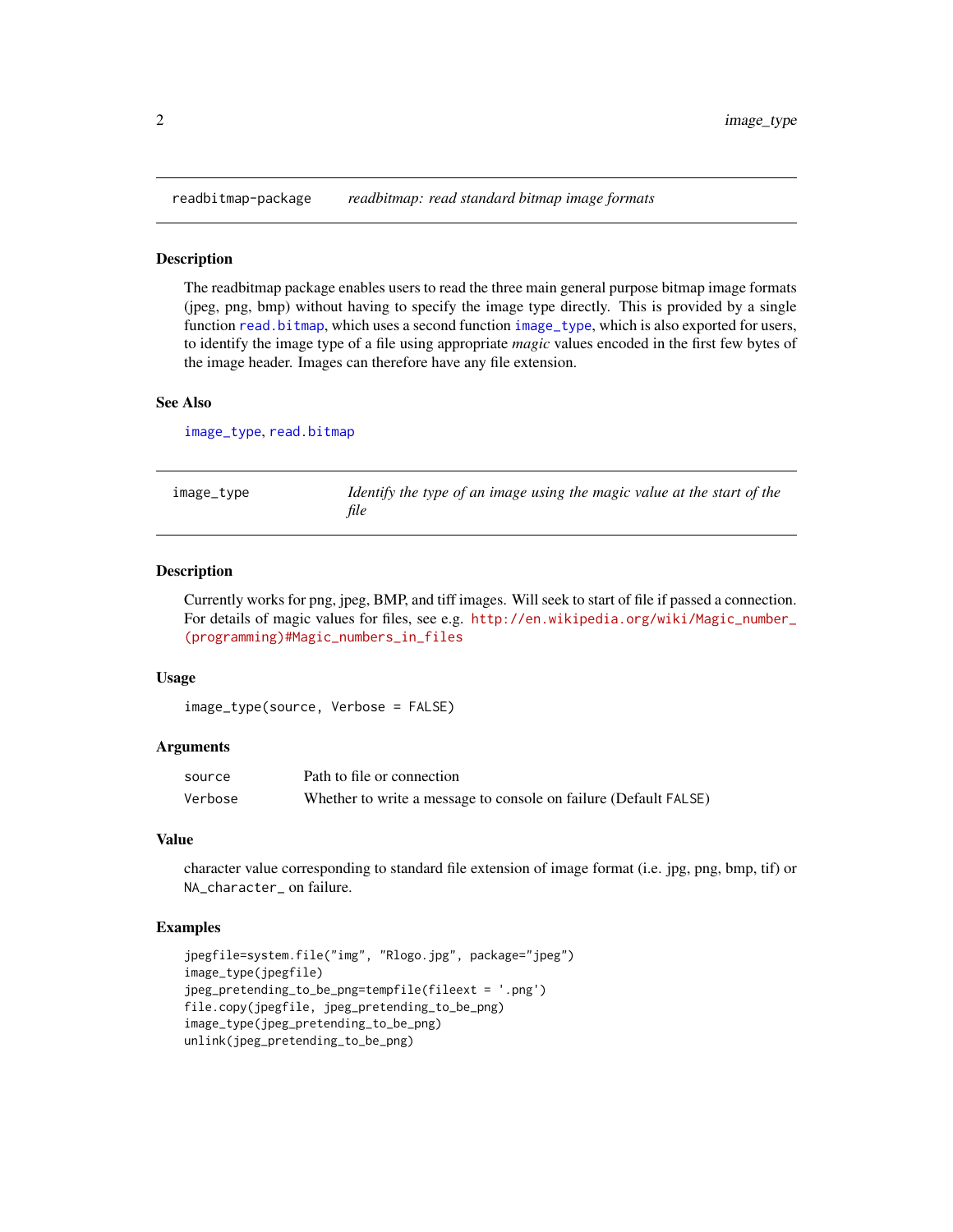<span id="page-2-1"></span><span id="page-2-0"></span>

#### Description

By default uses magic bytes at the start of the file to identify the image type (rather than the file extension). Currently uses readers in bmp, jpeg, png, and tiff packages.

#### Usage

```
read.bitmap(f, channel, IdentifyByExtension = FALSE, ...)
```
#### Arguments

|                     | Path to image file                                       |
|---------------------|----------------------------------------------------------|
| channel             | Integer identifying channel to return for an RGB image   |
| IdentifyByExtension |                                                          |
|                     | Identify by file extension only (Default FALSE)          |
|                     | Additional parameters passed to underlying image readers |

#### Value

Objects returned by [readJPEG](#page-0-0), [readPNG](#page-0-0), [read.bmp](#page-0-0), or [readTIFF](#page-0-0). See their documentation for details.

#### See Also

[image\\_type](#page-1-1), [readJPEG](#page-0-0), [readPNG](#page-0-0), [read.bmp](#page-0-0), [readTIFF](#page-0-0)

#### Examples

```
img1=read.bitmap(system.file("img", "Rlogo.jpg", package="jpeg"))
str(img1)
img2 <- read.bitmap(system.file("img", "Rlogo.png", package="png"))
# nb the PNG image has an alpha channel
str(img2)
```